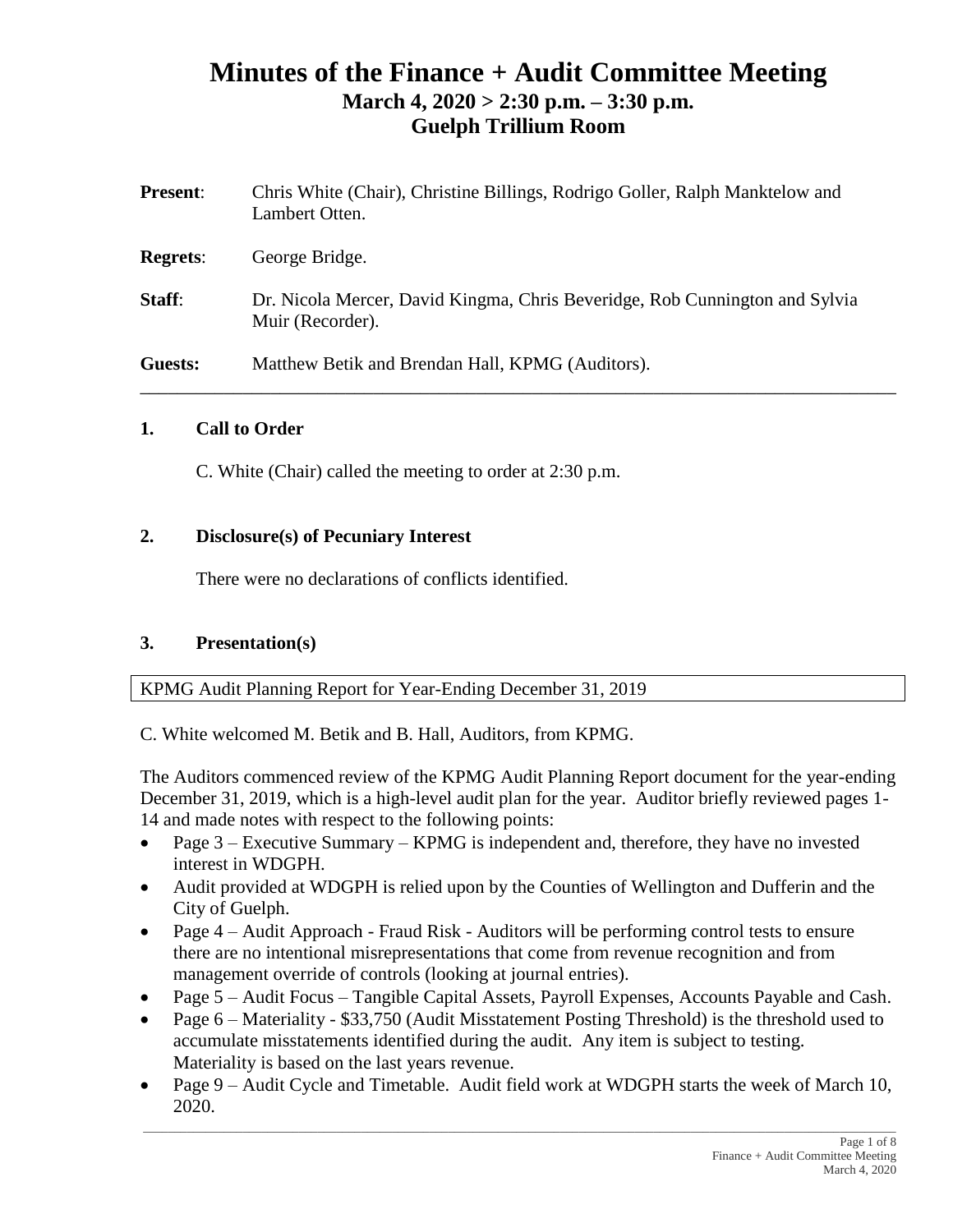• Pages 11-14 - Appendices: (Appendix 1) – Audit Quality and Risk Management; (Appendix 2) – KPMG's Audit Approach and Methodology; (Appendix 3) – Required Communications; and (Appendix 4) - Current Developments – Asset retirement obligations will come into effect April 1, 2021.

### **4. Closed Session #1**

• Discussion between Auditors and Finance + Audit Committee.

(2:42)

**MOTION: "To move into Closed Session for discussion with Auditors without the presence of WDGPH Management** [personal matters about an identifiable individual, including BOH employees]**."**

| <b>Moved:</b> | C. Billings |                |
|---------------|-------------|----------------|
| Seconded:     | R. Goller   | <b>CARRIED</b> |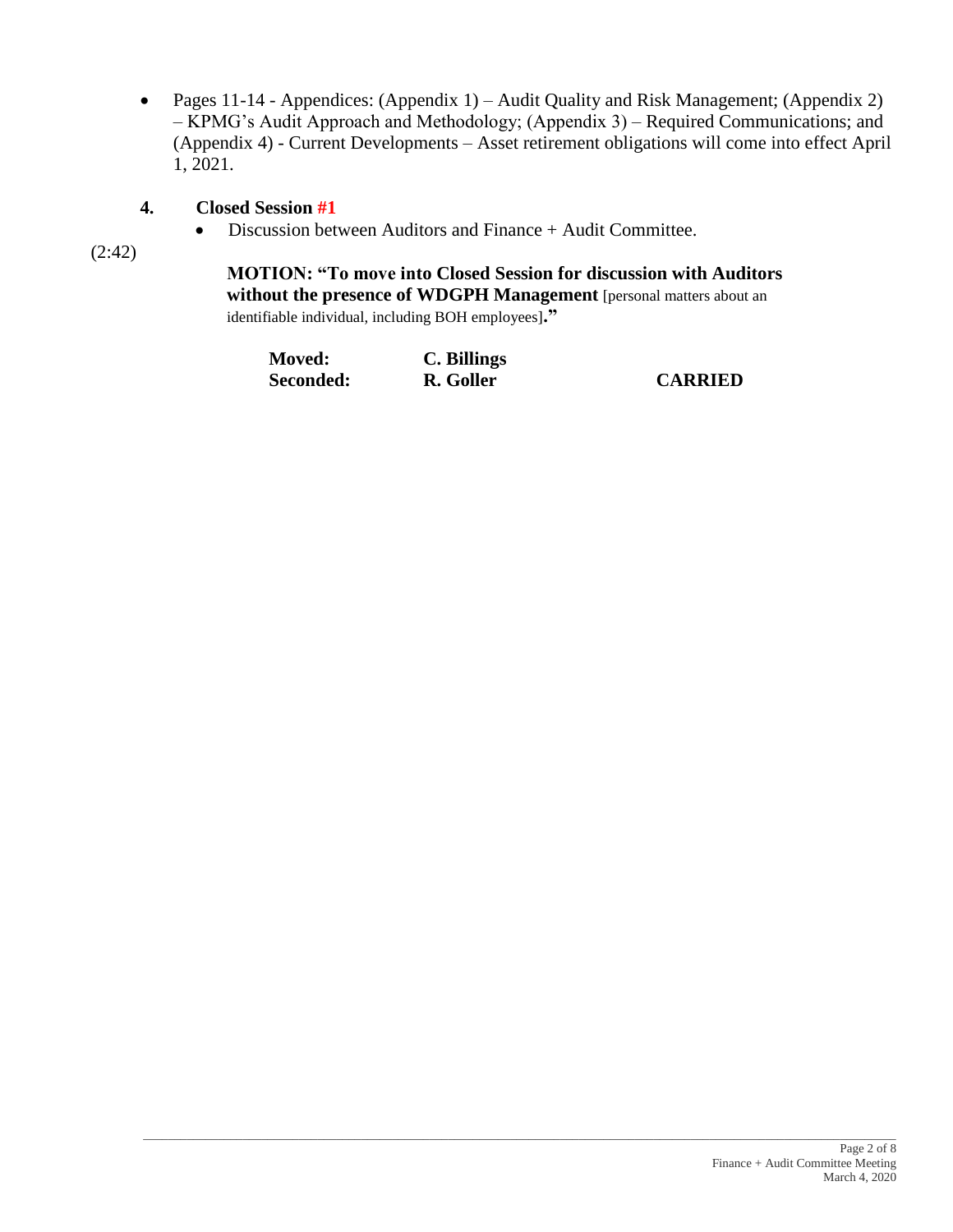# **Finance + Audit Committee Meeting March 4, 2020 > 2:30 p.m. – 3:30 p.m. Guelph Trillium Room**

# **CLOSED SESSION #1**

| <b>Present:</b> | Chris White (Chair), Christine Billings, Rodrigo Goller, Ralph Manktelow and<br>Lambert Otten. |
|-----------------|------------------------------------------------------------------------------------------------|
| <b>Regrets:</b> | George Bridge.                                                                                 |
| Staff:          | Sylvia Muir (Recorder) - No WDGPH Management.                                                  |
| Guest(s):       | Matthew Betik and Brendan Hall, KPMG (Auditors).                                               |
|                 |                                                                                                |

## **CLOSED SESSION MINUTES TO BE PROVIDED UNDER SEPARATE COVER.**

\_\_\_\_\_\_\_\_\_\_\_\_\_\_\_\_\_\_\_\_\_\_\_\_\_\_\_\_\_\_\_\_\_\_\_\_\_\_\_\_\_\_\_\_\_\_\_\_\_\_\_\_\_\_\_\_\_\_\_\_\_\_\_\_\_\_\_\_\_\_\_\_\_\_\_\_\_\_\_\_\_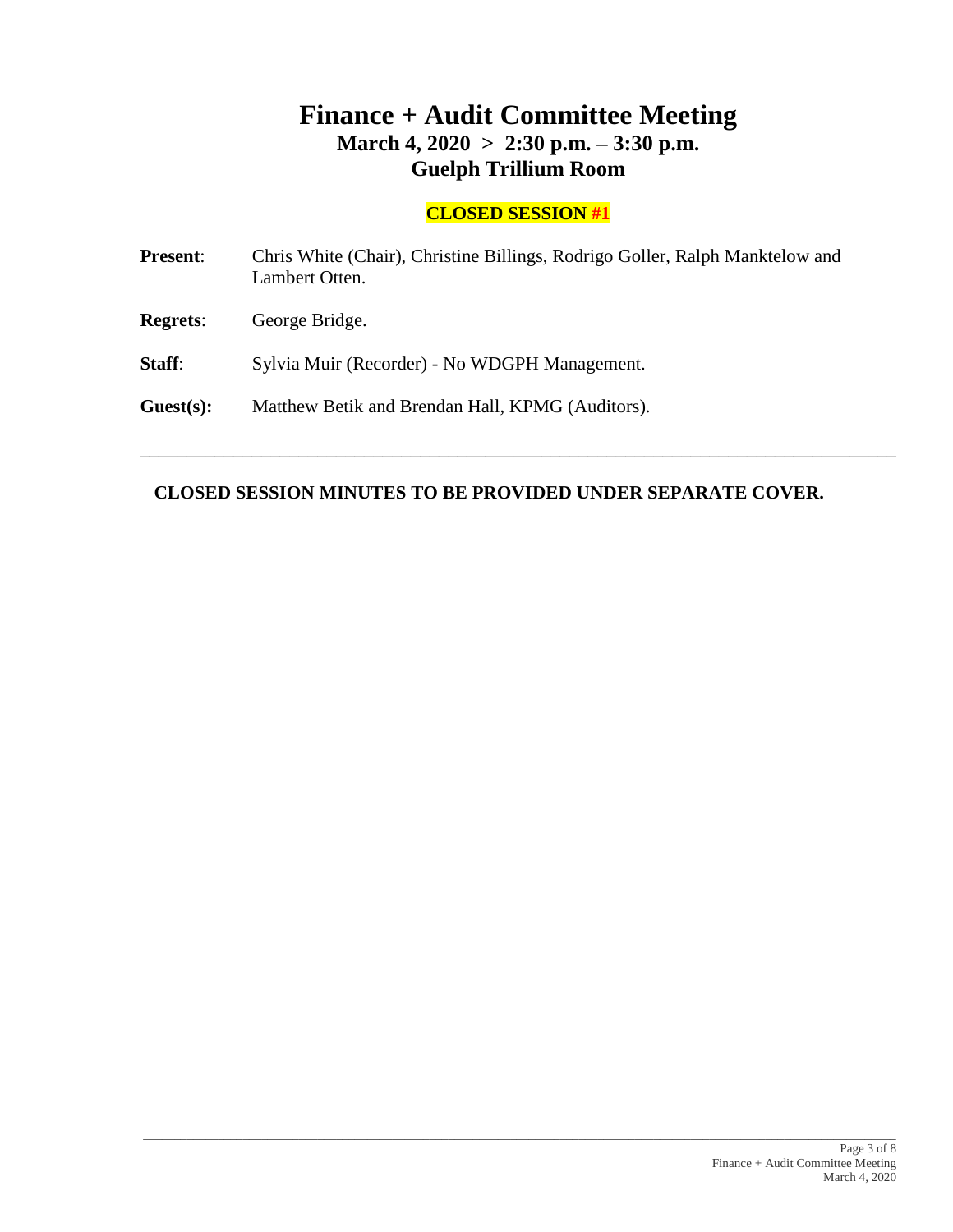(2:48) WDGPH Management/Staff returned to Open Session meeting. Auditors left meeting.

Committee approval was provided to reorder the Agenda allowing Dr. Tenenbaum to review Finance + Audit Committee Report BH.04.MAR0420.R03 – 2020 Annual Service Plan & Budget Submission as he needs to attend a teleconference.

BH.04.MAR0420.R03 – 2020 Annual Service Plan & Budget Submission

Dr. Mercer introduced and Dr. Tenenbaum reviewed Finance + Audit Committee Report BH.04.MAR0420.R03 in conjunction with his PowerPoint Presentation, as follows:

- The Ministry of Health introduced the Annual Service Plan & Budget Submission approximately three (3) years ago. Document allows linkages to the Standards and allows Public Health Units to demonstrate that they are using funds appropriately.
- This is the second year that reporting has been conducted in this format.
- The 2020 Annual Service Plan & Budget Submission (192 pages) is posted on DiliTrust Exec.
- Accountability Framework Organizational requirements incorporate one or more of the following functions: (i) monitoring and reporting; (ii) continuous quality improvement; (iii) performance improvement; (iv) financial management; and (v) compliance.
- The Accountability Framework is supported by: (i) Accountability Documents; (ii) planning documents; and (iii) reporting documents.
- Annual Service Plan Objectives include: (i) describe the complete picture of the programs and services being delivered by boards of health within the context of the Standards; (ii) demonstrate that board of health programs and services align with the priorities of their communities, as identified in their population health assessment; (iii) demonstrate accountability for planning; and (iv) demonstrate the use of funding per program and service.
- Next Steps Annual Service Plan is due to the Ministry on March 2, 2020. Spring 2020 Ministry to confirm 2020 allocations/adjustments to funding.

**(a) MOTION: "That the Finance + Audit Committee makes recommendation to the Board of Health to approve the 2020 Annual Service Plan & Budget Submission, as presented."**

| <b>Moved:</b> | C. Billings         |                |
|---------------|---------------------|----------------|
| Seconded:     | <b>R.</b> Manktelow | <b>CARRIED</b> |

Remainder of Finance + Audit Committee Reports to take place under #8, below.

- **5. Approval of Minutes**
	- Finance + Facilities Committee Minutes from Meeting of November 6, 2019.
	- Audit Committee Minutes from Meeting of June 5, 2019.

**MOTION: "To approve the Finance + Facilities Committee Minutes of November 6, 2019 and the Audit Committee Minutes of June 5, 2019, as presented."**

| <b>Moved:</b> | R. Goller |                |
|---------------|-----------|----------------|
| Seconded:     | L. Otten  | <b>CARRIED</b> |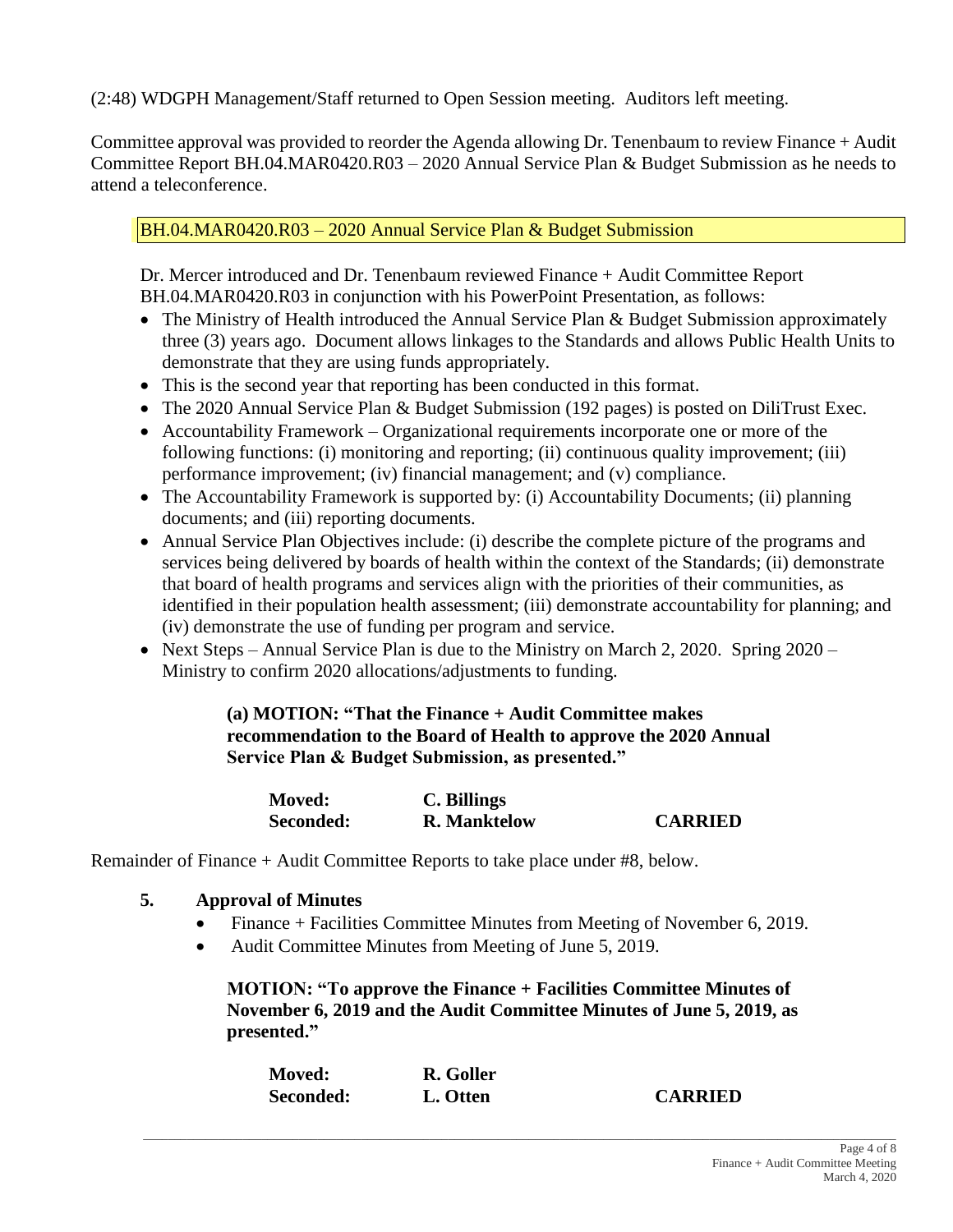## **6. MOH Update(s):**

• None.

### **7. Terms of Reference**

• The Terms of Reference were reviewed for the newly combined Finance + Audit Committee. The document is a combination of the previous Audit and the Finance  $+$ Facilities Committees Terms of Reference.

**(a) MOTION: "That the Finance + Audit Committee makes recommendation to the Board of Health to approve the Finance + Audit Committee Terms of Reference, as presented."**

| <b>Moved:</b> | C. Billings |                |
|---------------|-------------|----------------|
| Seconded:     | L. Otten    | <b>CARRIED</b> |

#### **8. Finance + Audit Committee Report(s):**

BH.04.MAR0420.R01 – 2019 Fourth Quarter Financials

D. Kingma introduced and R. Cunnington reviewed Finance + Facilities Committee Report BH.04.MAR0420.R01:

• As reported on Appendix 1, WDGPH has a small positive variance of \$59,274, which was predicted in the 2019 Third Quarter Financials.

> **(a) MOTION: "That the Finance + Audit Committee makes recommendation to the Board of Health to receive Finance + Audit Committee Report BH.04.MAR0420.R01 – 2019 Fourth Quarter Financials, as presented, for information."**

| <b>Moved:</b> | C. Billings |                |
|---------------|-------------|----------------|
| Seconded:     | L. Otten    | <b>CARRIED</b> |

BH.04.MAR0420.R02 – Reserves and Reserve Funds Status as at December 31, 2019

D. Kingma introduced and R. Cunnington reviewed Finance + Audit Committee Report BH.04.MAR0420.R02:

- WDGPH has both Reserve Funds and Reserves.
- At the time the Guelph and Orangeville buildings were built, an independent third party (Altus Group Limited) was hired to develop a Reserve Fund Plan identifying adequate funding to be placed in reserve funds to manage future repair and maintenance of the buildings without having to ask the Obligated Municipalities for monies.
- WDGPH is recommending that an updated Reserve Fund Study be conducted to determine how much should be placed in our reserve funds in response to WDGPH's evolving operating context.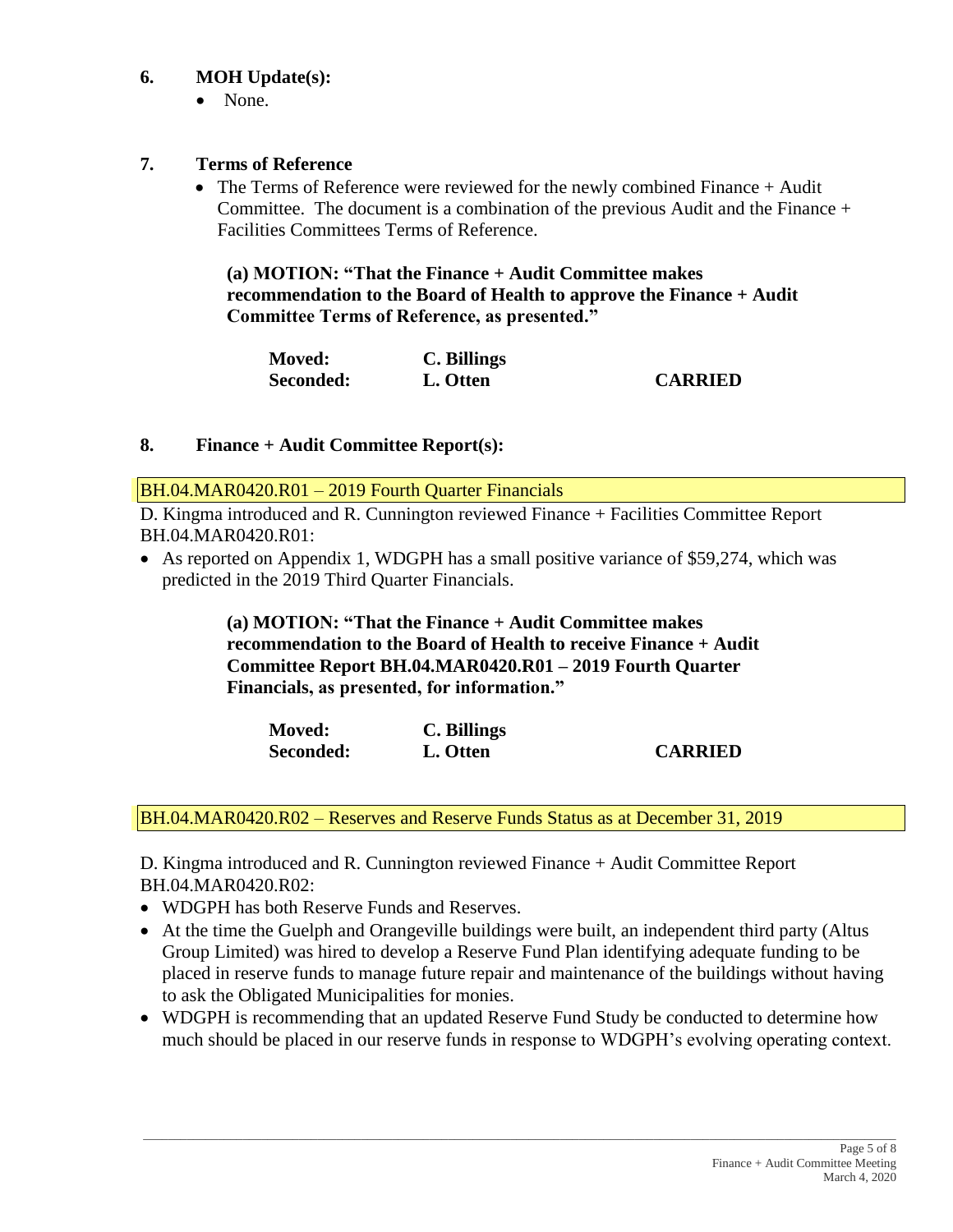**(a) MOTION: "That the Finance + Audit Committee makes recommendation to the Board of Health to receive Finance + Audit Committee Report BH.04.MAR0420.R02 – Reserves and Reserve Funds Status as at December 31, 2019, as presented, for information."**

| <b>Moved:</b> | R. Goller           |                |
|---------------|---------------------|----------------|
| Seconded:     | <b>R.</b> Manktelow | <b>CARRIED</b> |

**(b) MOTION: "That the Finance + Audit Committee makes recommendation to the Board of Health to approve the transfer of the \$59,274 Cost-Shared Mandatory Programs surplus to the Contingency Reserve Fund."**

| <b>Moved:</b> | R. Goller           |                |
|---------------|---------------------|----------------|
| Seconded:     | <b>R.</b> Manktelow | <b>CARRIED</b> |

**(c) MOTION: "That the Finance + Audit Committee makes recommendation to the Board of Health to approve the initiation of an updated Reserve Fund Study in response to the evolving operating context of the organization."**

| <b>Moved:</b> | R. Goller           |                |
|---------------|---------------------|----------------|
| Seconded:     | <b>R.</b> Manktelow | <b>CARRIED</b> |

#### **9. Closed Session #2**

- Closed Session Finance + Audit Committee Report BH.04.MAR0420.R04 2020 One-Time Grants [a position, plan, procedure, criteria or instruction to be applied to any negotiations carried on or to be carried on by or on behalf of the municipality of local board].
- (3:15)

### **MOTION: "To move into Closed Session to review Closed Session Finance + Audit Committee Report BH.04.MAR0420.R04 – 2020 One-**

**Time Grants** [a position, plan, procedure, criteria or instruction to be applied to any negotiations carried on or to be carried on by or on behalf of the municipality or local board]**."**

\_\_\_\_\_\_\_\_\_\_\_\_\_\_\_\_\_\_\_\_\_\_\_\_\_\_\_\_\_\_\_\_\_\_\_\_\_\_\_\_\_\_\_\_\_\_\_\_\_\_\_\_\_\_\_\_\_\_\_\_\_\_\_\_\_\_\_\_\_\_\_\_\_\_\_\_\_\_\_\_\_\_\_\_\_\_\_\_\_\_\_\_\_\_\_\_\_\_\_\_\_\_\_\_\_\_\_\_\_\_\_\_\_\_\_\_\_\_\_\_\_

| <b>Moved:</b> | L. Otten            |
|---------------|---------------------|
| Seconded:     | <b>R.</b> Manktelow |

 $CARRIED$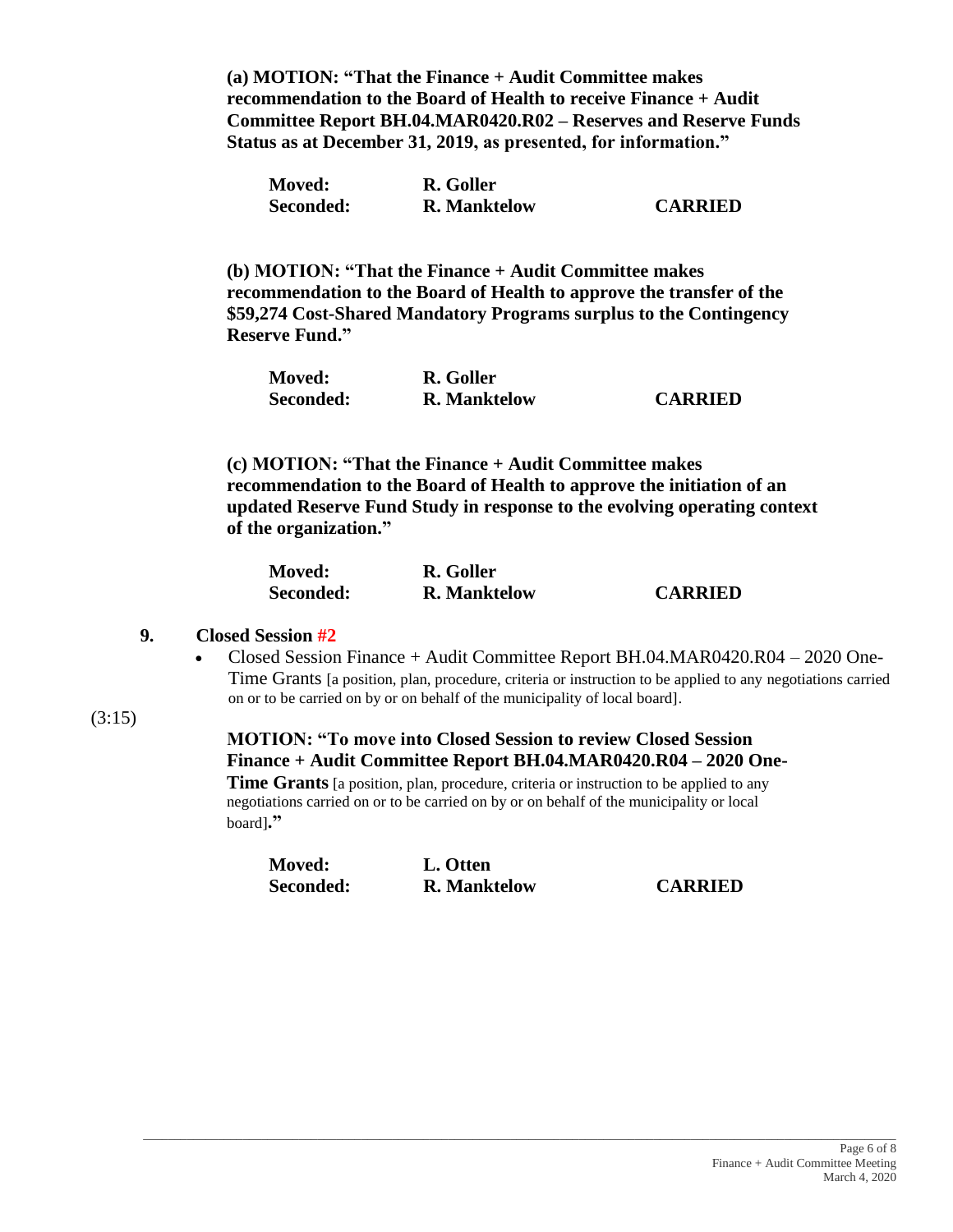# **Finance + Audit Committee Meeting March 4, 2020 > 2:30 p.m. – 3:30 p.m. Guelph Trillium Room**

# **CLOSED SESSION #2**

| <b>Present:</b> | Chris White (Chair), Christine Billings, George Bridge, and Nancy MacDonald and<br>Ralph Manktelow. |
|-----------------|-----------------------------------------------------------------------------------------------------|
| <b>Regrets:</b> | George Bridge.                                                                                      |
| Staff:          | Dr. Nicola Mercer, David Kingma, Chris Beveridge, Rob Cunnington and Sylvia<br>Muir (Recorder).     |
| Guest(s):       | NONE.                                                                                               |

\_\_\_\_\_\_\_\_\_\_\_\_\_\_\_\_\_\_\_\_\_\_\_\_\_\_\_\_\_\_\_\_\_\_\_\_\_\_\_\_\_\_\_\_\_\_\_\_\_\_\_\_\_\_\_\_\_\_\_\_\_\_\_\_\_\_\_\_\_\_\_\_\_\_\_\_\_\_\_\_\_

## **CLOSED SESSION MINUTES TO BE PROVIDED UNDER SEPARATE COVER.**